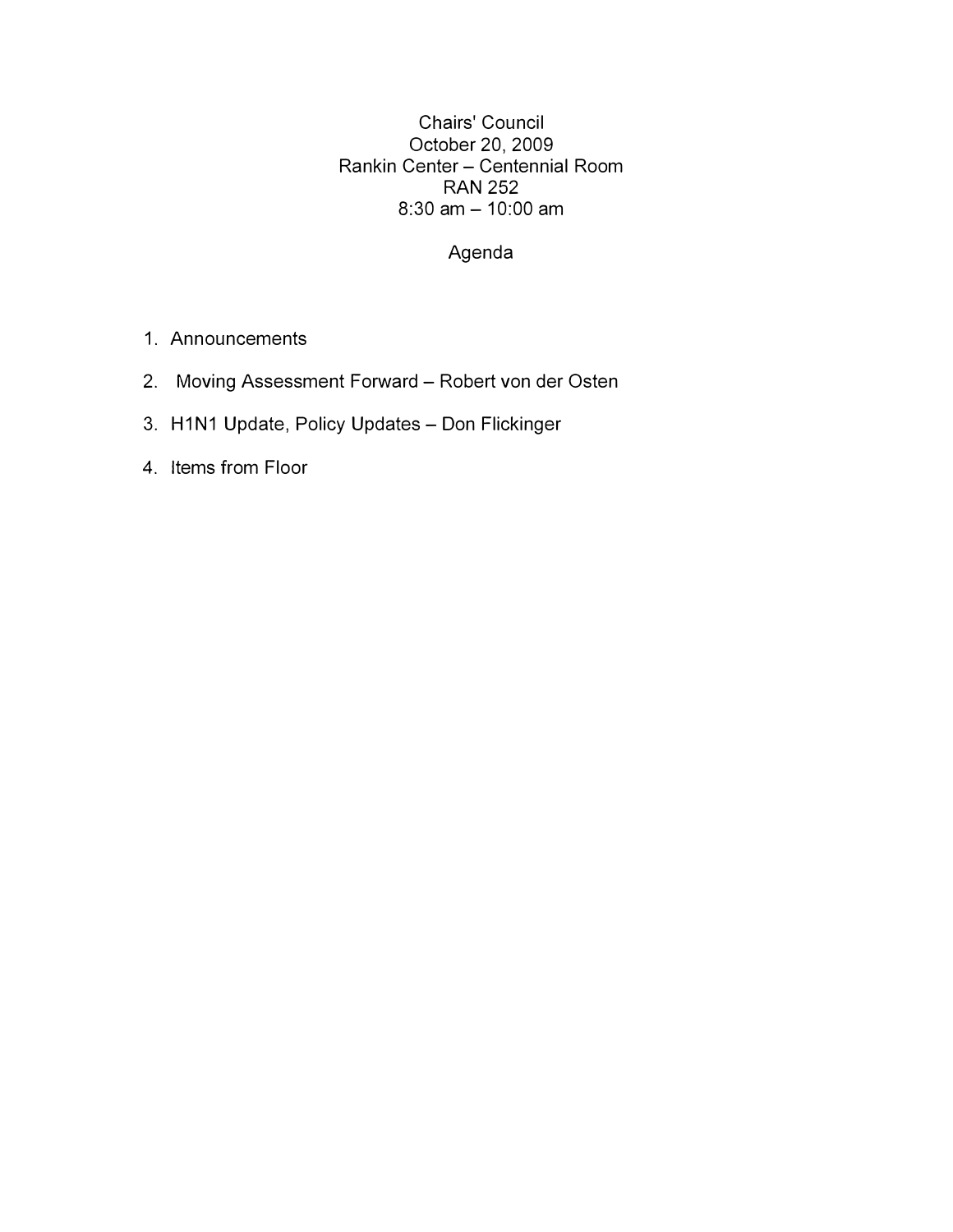# **Chair's Council Meeting 20 October 2009 8:30 - 10:00 am - Centennial Room**

#### **Agenda**

- Announcements
- Moving Assessment Forward Robert von der Osten
- H1N1 Update, Policy Updates Don Flickinger
- Items from the Floor

#### **Minutes**

#### **I. Announcements - Reminders**

- Nov.  $17<sup>th</sup>$  Chairs Council meeting will be turned over to Degree Works for a demonstration, and the meeting will be extended one hour  $(8:30-11$ am)
- Nov.  $18<sup>th</sup>$  Relationship Meeting will include Dale Feinauer and reps from the FFA, Board and Administration. Meeting structure has not been defined.

#### **II. Moving Assessment Forward - Robert von der Osten**

As we move forward with program and course assessment work, keep in mind that TracDat is a useful information gathering tool – repository. Course assessment is an ongoing process and while some areas on campus (particularly those accredited) are further ahead than others, there is plenty of help available. Reminder that each college has a mentor and we are encouraged to use them. Robert welcomes emails with concerns, comments, etc., if help is not found elsewhere. 3 main announcements:

- Share best practices funding available. Please forward information on best practices by giving the TracDat link to a course or a program, or submit a page outlining/explaining how you have organized useful data collected.
- Grant is available also to enhance extensive program/course development. Robert and FCTL are both available to work with planning. For those who complete FCTL training PDI incentives are available.
- Assessment Committee and FCTL's teaching and learning project as faculty move forward in the assessment process this project is available for those who want to work on improvement in student learning through tools available from FCTL.

For information on all the above check out the TracDat website. Comments:

- Discussion held on limitations encountered in course level data entry Robert wants to receive emails with specifics so these problems can be addressed. TracDat is a versatile program that can be customized to meet those particular needs we identify.
- It was suggested a help guide would be a wise investment.
- Concerns about adjunct faculty involvement in TracDat raised and just how much they need to be part of the process.